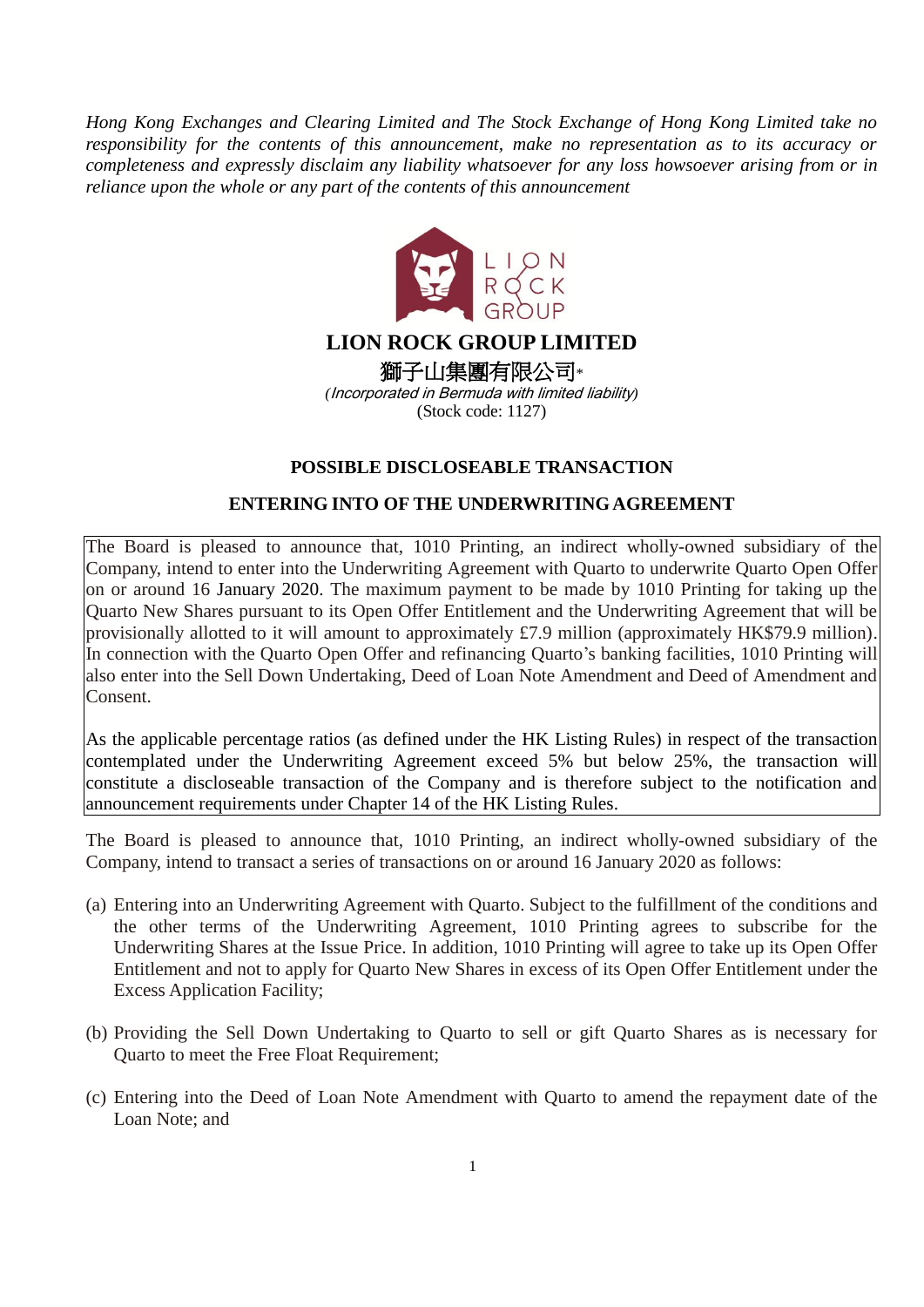(d) Entering into the Deed of Amendment and Consent with Mr. Lau (as subordinated creditors), Quarto, Natwest Markets plc (as security agent) and The Royal Bank of Scotland plc (as agent) to consent that the final maturity date of Quarto banking facility being extended to 31 July 2021.

# **UNDERWRITING AGREEMENT**

The principal terms of the Underwriting Agreement are as follows:

| Date                                                                                 | $:$ on or around 16 January 2020                                                                                                                                                                                                                                                                                                                                                                                                                                 |
|--------------------------------------------------------------------------------------|------------------------------------------------------------------------------------------------------------------------------------------------------------------------------------------------------------------------------------------------------------------------------------------------------------------------------------------------------------------------------------------------------------------------------------------------------------------|
| <b>Issuer</b>                                                                        | Quarto                                                                                                                                                                                                                                                                                                                                                                                                                                                           |
| Underwriter                                                                          | $: 1010$ Printing                                                                                                                                                                                                                                                                                                                                                                                                                                                |
| Maximum number of $\therefore$ 6,387,058<br><b>Quarto New Shares</b><br>underwritten |                                                                                                                                                                                                                                                                                                                                                                                                                                                                  |
| <b>Issue Price</b>                                                                   | : 68 pence per Quarto New Share                                                                                                                                                                                                                                                                                                                                                                                                                                  |
| Commission                                                                           | : no commission will be payable by Quarto to 1010 Printing                                                                                                                                                                                                                                                                                                                                                                                                       |
| Conditions                                                                           | $\therefore$ (i) Admission;<br>(ii) the passing at the Quarto Special Meeting, or any adjournment or<br>postponement of the Quarto Special Meeting, of the Resolution; and<br>(iii) Quarto filing a certificate of amendment to Quarto's certificate of<br>incorporation, effecting an increase in the number of common shares<br>authorised to be issued by Quarto, as contemplated by the Resolution,<br>with the Secretary of State of the State of Delaware. |

The maximum payment to be made by 1010 Printing for taking up the Quarto New Shares pursuant to its Open Offer Entitlement and the Underwriting Agreement that will be provisionally allotted to it will amount to approximately £7.9 million (approximately HK\$79.9 million) which will be financed by internal resources of the Group. The Quarto Open Offer, except for the Open Offer Entitlements undertaken by 1010 Printing, Mr Lau and Giunti Parties, will be fully underwritten by 1010 Printing and Giunti Parties.

Subject to the fulfilment of the conditions contained in the Underwriting Agreement, 1010 Printing will agree to subscribe for a maximum number of 6,387,058 Quarto New Shares which will be reduced by such number of Quarto New Shares subscribed for by qualifying Quarto Shareholders under the Quarto Open Offer or by the Giunti Parties pursuant to the terms of the Giunti Underwriting Agreement. If any of the conditions has not been fulfilled on or before 28 February 2020, the Underwriting Agreement will cease to have effect.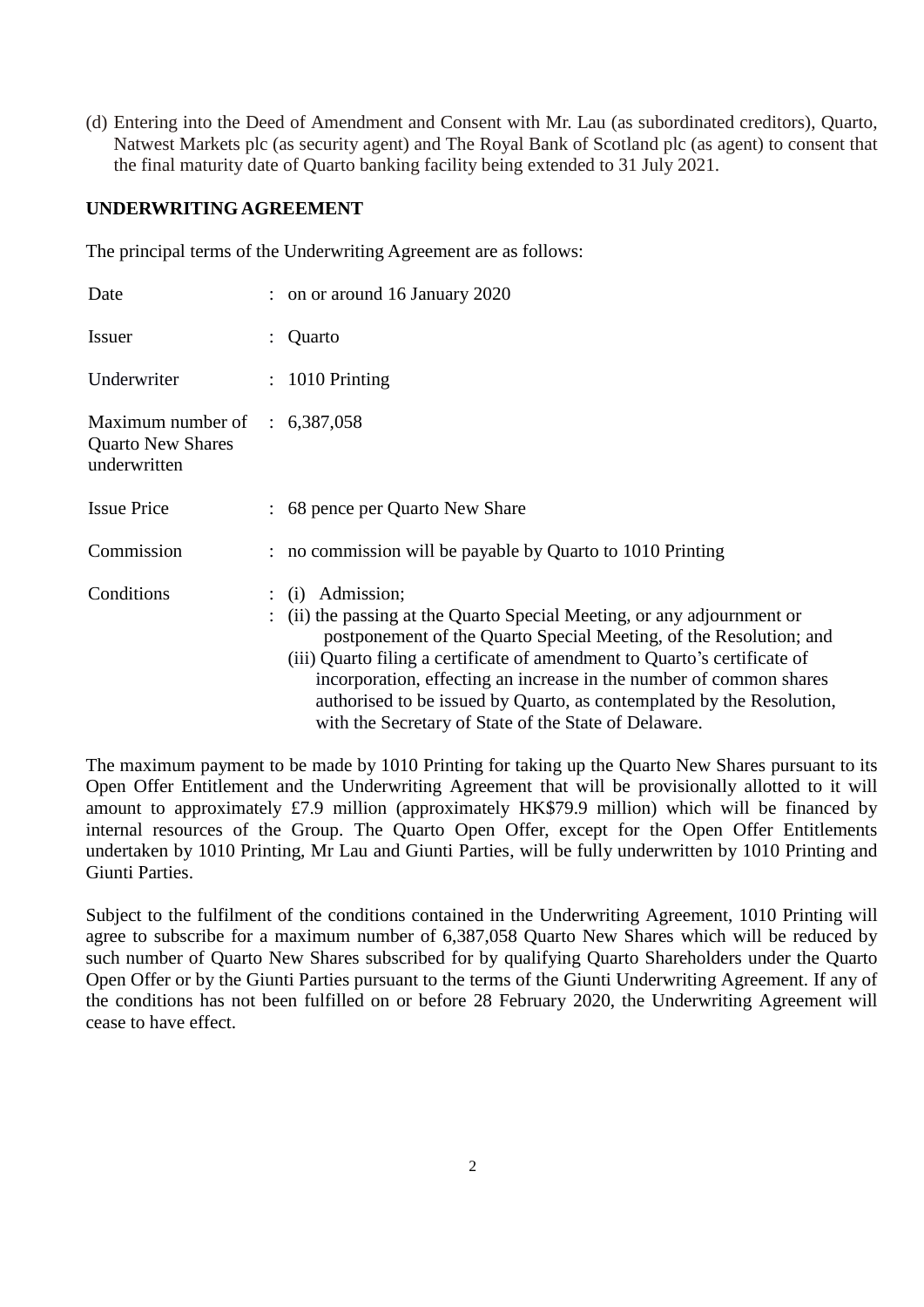As at the date of this announcement, 1010 Printing is directly interested in 5,194,929 Quarto Shares, representing approximately 25.4% of the total issued share capital of Quarto. Mr. Lau, an executive Director, a director of 1010 Printing and an executive director of Quarto, holds 1,679,743 Quarto Shares, representing approximately 8.2% of Quarto's total issued share capital.

#### **PROPOSED QUARTO OPEN OFFER**

Quarto proposes to raise £13.9 million (approximately HK\$141.1 million) in gross proceeds by the issue of 20,444,550 Quarto New Shares at 68 pence per Quarto New Share by way of Quarto Open Offer to existing Quarto Shareholders. Quarto intends to use the total net proceeds of the Open Offer to repay existing bank debt as required by its banking syndicate under the terms of the facilities agreement.

Quarto Open Offer statistics:

| Open Offer Entitlement                                                                                 |                      | $\therefore$ one (1) Quarto New Share for every one (1) existing Quarto<br><b>Share</b>                                                                                                                               |
|--------------------------------------------------------------------------------------------------------|----------------------|-----------------------------------------------------------------------------------------------------------------------------------------------------------------------------------------------------------------------|
| <b>Issue Price</b>                                                                                     |                      | : 68.0 pence per Quarto New Share, representing a discount of<br>approximately 9.9 per cent. to the closing price per Quarto<br>Share of 75.5 pence on 15 January 2020                                                |
| Number of existing Quarto Shares in<br>issue as at the date of this<br>announcement                    |                      | : 20,444,550                                                                                                                                                                                                          |
| Number of Quarto New Shares to be<br>issued and allotted under the Quarto<br>Open Offer                |                      | : 20,444,550                                                                                                                                                                                                          |
| <b>Enlarged Quarto Issued Share Capital</b><br>immediately upon completion of the<br>Quarto Open Offer | $\ddot{\phantom{0}}$ | 40,889,100 Quarto Shares (assuming no new Quarto Shares<br>other than the Quarto New Shares are allotted and issued on<br>or before completion of the Quarto Open Offer) ("Enlarged"<br>Quarto Issued Share Capital") |

Excess Application Facility:

Subject to availability, the Excess Application Facility will enable qualifying Quarto Shareholders, provided they have taken up their Open Offer Entitlement in full, to apply for any whole number of further Quarto New Shares in excess of their Open Offer Entitlement up to a maximum number of excess Quarto New Shares equal to 1 time the number of existing Quarto Shares held by them. Applications under the Excess Application Facility following take up of Open Offer Entitlements will be allocated in such manner as the directors of Quarto may determine, in their absolute discretion, taking into account the Free Float Requirement of the UK Listing Rules, and no assurance can be given that any applications under the Excess Application Facility by qualifying Quarto Shareholders will be met in full or in part or at all.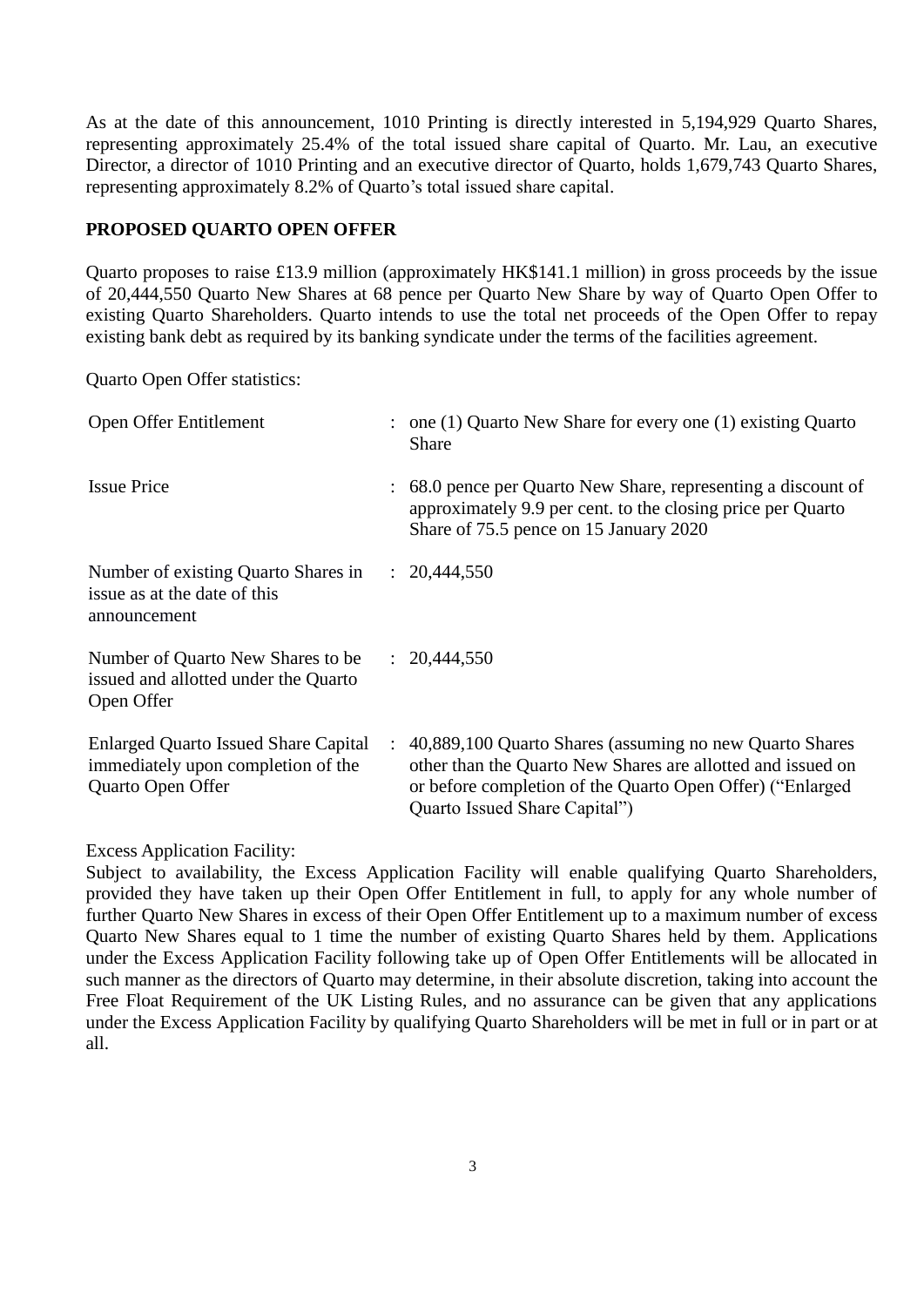#### Underwriters:

The Quarto Open Offer will be underwritten by 1010 Printing and Giunti Parties (together, the "Underwriters"). Each of the Underwriters and Mr. Lau will separately agree with Quarto to take up in full their Open Offer Entitlements but not to take up any additional Quarto New Shares under the Excess Application Facility. In addition, the Giunti Parties will undertake to underwrite up to 6,187,820 Quarto New Shares which will result in the Giunti Parties holding up to a maximum of 20 per cent. of the Enlarged Quarto Issued Share Capital following Admission. 1010 Printing will undertake to subscribe for up to 6,387,058 Quarto New Shares (or such fewer number of Quarto New Shares to the extent that such Quarto New Shares have been subscribed for by qualifying Quarto Shareholders pursuant to the terms and conditions of the Quarto Open Offer or by Giunti under the terms of the Giunti Underwriting Agreement). There is no commission payable to either 1010 Printing or Giunti in connection with the underwriting.

### Conditions:

The Quarto Open Offer will be conditional on, among other things, (i) Resolution being passed at the Quarto Special Meeting, (ii) the Underwriting Agreement and the Giunti Underwriting Agreement having become unconditional in all respects and not having been terminated in accordance with their respective terms prior to Admission, (iii) Admission becoming effective by not later than 31 January 2020 (or such later time as the sponsor of the Quarto Open Offer and Quarto may agree being not later than 28 February 2020), and (iv) the sponsor agreement of the Quarto Open Offer having become unconditional in all respects and not having been terminated in accordance with its terms prior to Admission.

Both 1010 Printing and Mr. Lau will undertake to vote in favour of the Resolution at the Quarto Special Meeting.

# **SELL DOWN UNDERTAKING**

In the event that qualifying Quarto Shareholders (except for 1010 Printing, Mr. Lau, the Giunti Parties) do not take up their Open Offer Entitlements, 1010 Printing, Mr. Lau and Giunti could subscribe for all of the Quarto New Shares available under the Quarto Open Offer pursuant to their respective Open Offer Entitlements and under the terms of the Underwriting Agreement and Giunti Underwriting Agreement. In such an eventuality, Quarto would result in a free float of approximately 18.2% (based on the information available to Quarto as at the date of this announcement) and no longer comply with the free float requirements set out in UK Listing Rule 6.14 ("Free Float Requirement"), being that 25 per cent. of the Quarto's common shares must be held in public hands by persons located in the European Economic Area.

Failure to comply with the Free Float Requirement without a dispensation from the UK Financial Conduct Authority ("FCA"), could result in the FCA either suspending or cancelling the trading of Quarto Shares on the premium segment of the Main Market of the London Stock Exchange.

On or around 16 January 2020, Mr. Lau will provide an irrevocable sell down undertaking to Quarto to sell and/or gift such number of Quarto Shares held by Mr. Lau to unrelated third party as is necessary for Quarto to meet the Free Float Requirement up to the total number of Quarto Shares held by Mr. Lau following Admission by no later than the last day of the Sell-down Period.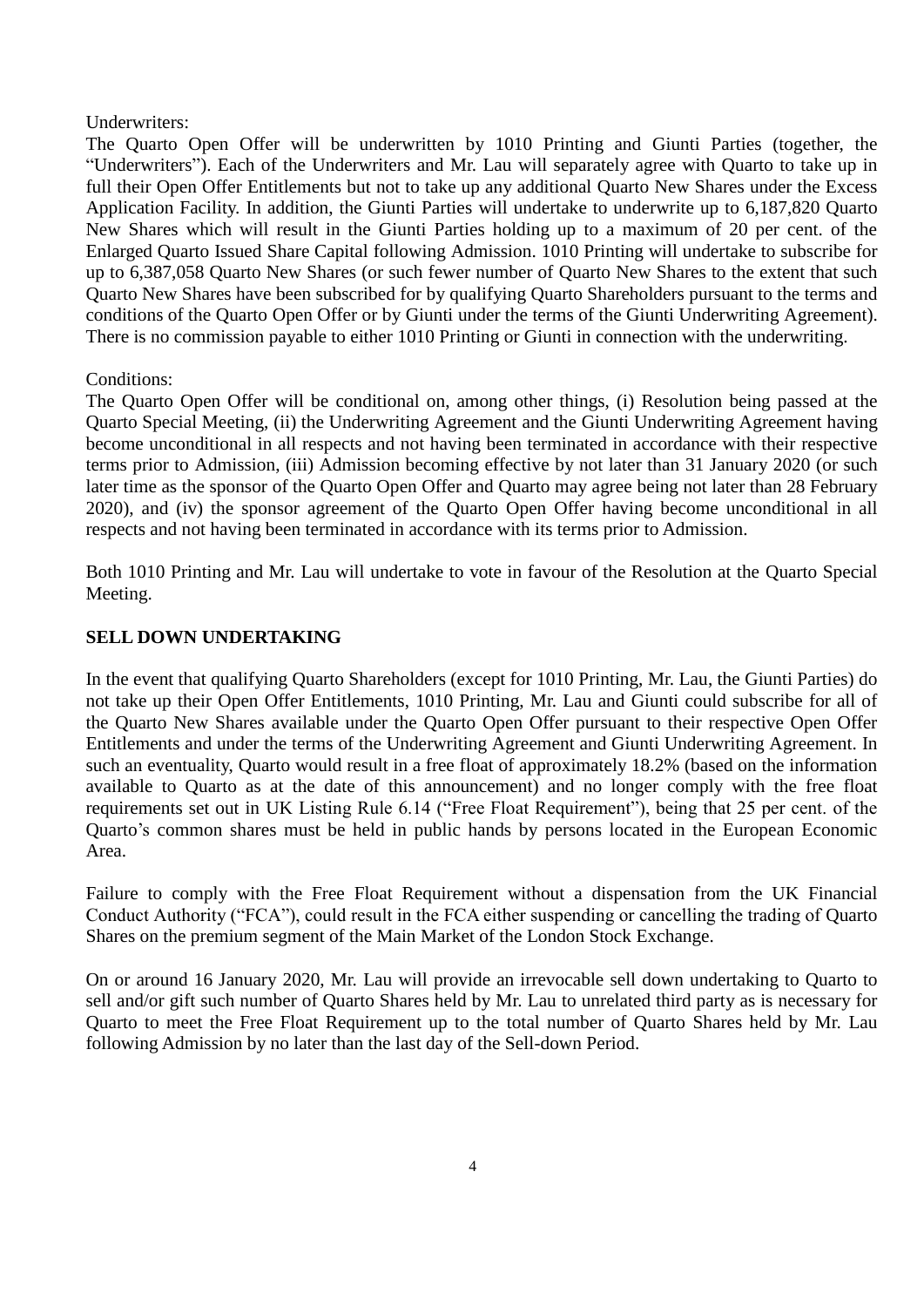In order to assist with satisfying the Free Float Requirement and to counteract the risk that the FCA may suspend or cancel the trading of the Quarto Shares after Admission, to the extent that the number of Quarto Shares sold or gifted by Mr Lau pursuant to the terms of undertaking provided by Mr. Lau is insufficient to meet the Free Float Requirement, 1010 Printing will provide the irrevocable Sell Down Undertaking to Quarto on or around 16 January 2020. Pursuant to the Sell Down Undertaking, 1010 Printing will irrevocably and unconditionally undertake to sell and/or gift to an unrelated third party such number of Quarto Shares held by 1010 Printing as is necessary for Quarto to meet the Free Float Requirement up to a maximum number of 1,540,514 Quarto Shares held by 1010 Printing following Admission by no later than the last day of the Sell-down Period. The Company, as the controlling shareholder of 1010 Printing, will undertake to procure the performance of 1010 Printing pursuant to the terms of the Sell Down Undertaking.

#### **EFFECT OF THE UNDERWRITING AGREEEMENT AND SELL DOWN UNDERTAKING**

The following two scenarios illustrate the maximum and minimum number of Quarto Shares that 1010 Printing and Mr. Lau will hold after completion of the Quarto Open Offer and the Sell Down.

Assuming (i) no Quarto Shareholder (other than 1010 Printing, Mr. Lau and the Giunti Parties) take up their Open Offer Entitlements; (ii) 1010 Printing is required to subscribe for further Quarto New Shares up to the maximum number under its underwriting commitment; and (iii) only Mr. Lau is required to sell down for Quarto to meet the Free Float Requirement, the shareholding of 1010 Printing and Mr. Lau in Quarto will be as follows:

|                                                                                     | As at the<br>date of this<br>announcement | Open Offer<br>Entitlement | Underwriting<br>shares | After Quarto Open<br>Offer and<br>before Sell Down | Sell Down   | After Quarto<br>Open Offer<br>and Sell Down |
|-------------------------------------------------------------------------------------|-------------------------------------------|---------------------------|------------------------|----------------------------------------------------|-------------|---------------------------------------------|
| 1010 Printing<br>No. of Quarto Shares held<br>(% of total issued capital of Quarto) | 5.194.929<br>25.4%                        | 5.194.929                 | 6.387.058              | 16,776,916<br>41.0%                                |             | 16,776,916<br>41.0%                         |
| Mr. Lau<br>No. of Quarto Shares held<br>(% of total issued capital of Quarto)       | 1.679.743<br>8.2%                         | 1,679,743                 |                        | 3.359.486<br>8.2%                                  | (2,794,412) | 565,074<br>1.4%                             |

Assuming (i) 1010 Printing and Mr. Lau take up their Open Offer Entitlements; (ii) 1010 Printing is not required to subscribe for further Quarto New Shares under its underwriting commitment; and (iii) both 1010 Printing and Mr. Lau are required to sell down up to the maximum number of Quarto Shares for Quarto to meet the Free Float Requirement, the shareholding of 1010 Printing and Mr. Lau in Quarto will be as follows:

|                                       | As at the<br>date of this<br>announcemen | Open Offer<br>Entitlement | After Quarto Open<br>Offer and<br>before Sell Down | Sell Down   | After Quarto<br>Open Offer<br>and Sell Down |
|---------------------------------------|------------------------------------------|---------------------------|----------------------------------------------------|-------------|---------------------------------------------|
| 1010 Printing                         |                                          |                           |                                                    |             |                                             |
| No. of Quarto Shares held             | 5,194,929                                | 5,194,929                 | 10.389.858                                         | (1,540,514) | 8,849,344                                   |
| (% of total issued capital of Quarto) | 25.4%                                    |                           | 25.4%                                              |             | 21.6%                                       |
| Mr. Lau                               |                                          |                           |                                                    |             |                                             |
| No. of Quarto Shares held             | 1,679,743                                | 1.679.743                 | 3.359.486                                          | (3,359,486) |                                             |
| (% of total issued capital of Quarto) | 8.2%                                     |                           | 8.2%                                               |             | 0%                                          |

Under both scenarios as illustrated above, the Group will continue to account for its interest in Quarto as an associated company.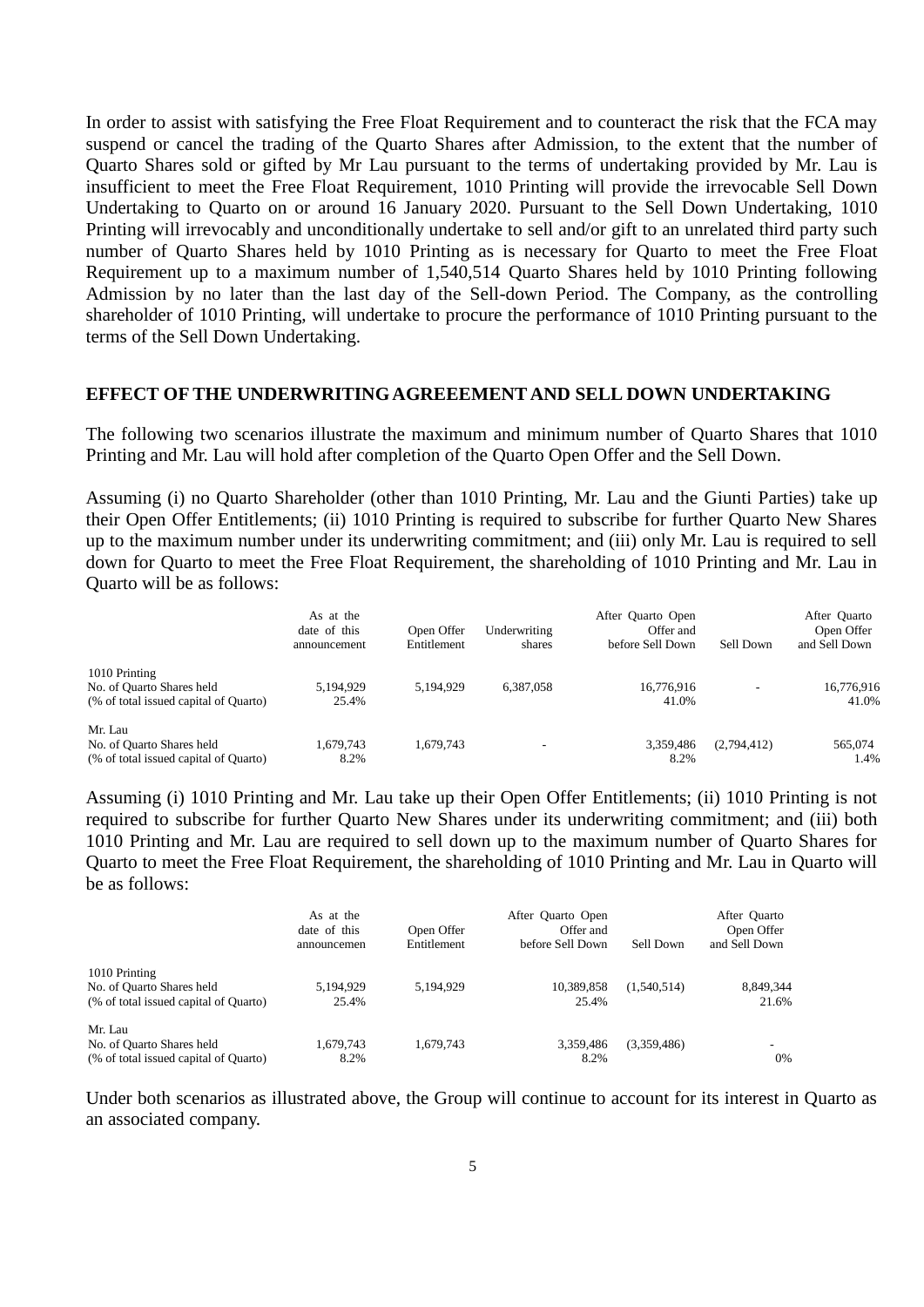#### **EXTENSION OF QUARTO LOAN NOTE**

On 30 October 2018, 1010 Printing subscribed the Loan Note with a principal amount of US\$7 million (equivalent to approximately HK\$54.5 million) and entered into the Subordination Deed pursuant to which it has agreed that all liabilities owed by Quarto to 1010 Printing under or in connection with the Loan Note are subordinate in right of payment to the Senior Debt. The Loan Note carries fixed interest rate of 3.5% per annum. Quarto shall pay the principal amount of US\$ 7 million plus accrued interest on or before 31 August 2020. Details of the terms of the Loan Note and Subordination Deed are set out in the Company's announcement dated 1 November 2018.

As part of the agreement for the extension of the existing banking facilities to 31 July 2021 and amendment to certain covenants of Quarto which will be signed by Quarto and its banking syndicate on or around 16 January 2020, 1010 Printing will enter into a Deed of Loan Note Amendment with Quarto to amend the repayment date of the Loan Note as the earlier of:

- (a) the date upon which any event of default under the terms of the Loan Note has occurred;
- (b) 31 July 2021;
- (c) the date upon which the secured liabilities have been unconditionally and irrevocably discharged and paid in full (as determined by the agent under the facilities agreement) and the finance parties under the facilities agreement are under no obligation to provide financial accommodation to any of the obligors under any of the finance documents; or
- (d) the date upon which a change of control of Quarto has occurred.

On or around 16 January 2020, the Deed of Amendment and Consent will be entered into amongst 1010 Printing and Mr. Lau (as subordinated creditors), Quarto, Natwest Markets plc (as security agent) and The Royal Bank of Scotland plc (as agent) pursuant to which the parties consent that the final maturity date of the Quarto banking facility will be extended to 31 July 2021.

Both the Deed of Loan Note Amendment and the Deed of Amendment and Consent shall lapse and shall cease to have any effect if the agreement for the extension of Quarto's existing banking facility is not effective by 20 February 2020.

Apart from 1010 Printing, on or around 16 January 2020, (i) Mr. Lau who currently holds fixed rate 3.5% loan note issued by Quarto in the principal amount of US\$4.5 million (approximately HK\$35.0 million) under substantially the same terms as the Loan Note, will agree to extend the repayment date of the loan note to 31 July 2021; and (ii) a company who currently holds fixed rate 3.5% loan note issued by Quarto in the principal amount of US\$1.5 million (approximately HK\$11.7 million) under substantially the same terms as the Loan Note, will agree to extend the repayment date of the loan notes to 31 July 2021 (the "Other Loan Notes"). The Other Loan Notes are/will be also subject to the same subordination terms of the Subordination Deed and the Deed of Amendment and Consent.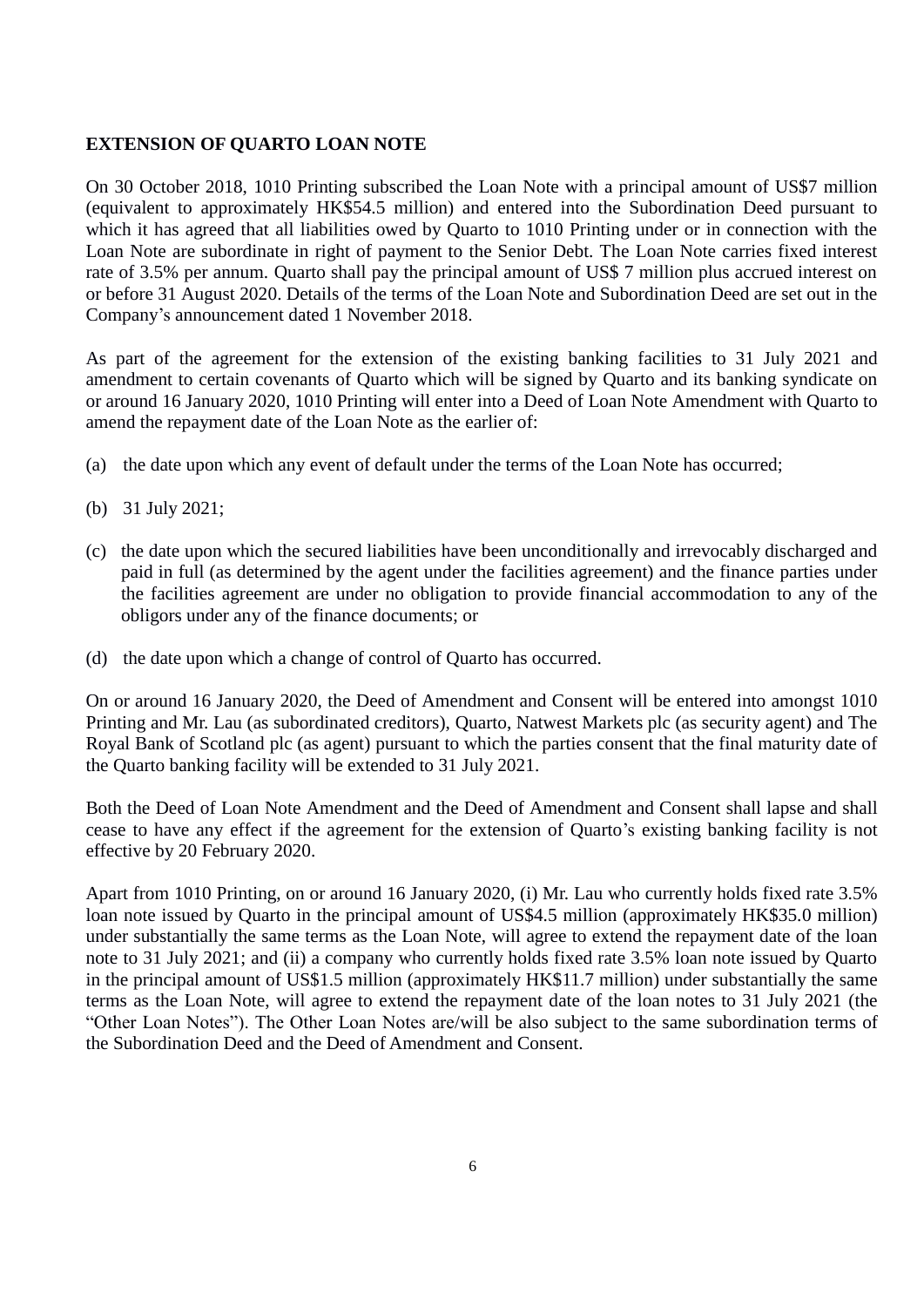### **INFORMATION OF QUARTO**

Quarto is a company incorporated in the United States and the issued shares of which are listed on the London Stock Exchange (LSE: QRT). Quarto is principally engaged in illustrated book publishing.

Set out below is a summary of certain audited consolidated financial information of Quarto for the two years ended 31 December 2017 and 31 December 2018:

|                    | <b>Profit before tax from</b> | Loss before tax from  | Loss after tax from   |
|--------------------|-------------------------------|-----------------------|-----------------------|
|                    | continuing operations         | continuing operations | continuing operations |
|                    | (exclude exceptional          |                       |                       |
|                    | items)                        |                       |                       |
|                    | <b>US\$'000</b>               | <b>US\$'000</b>       | <b>US\$'000</b>       |
| For the year ended | 3,053                         | (21, 182)             | (19,702)              |
| 31 December 2017   |                               |                       |                       |

|                    | <b>Profit before tax</b><br>(exclude exceptional<br>items) | Loss before tax | Loss after tax  |
|--------------------|------------------------------------------------------------|-----------------|-----------------|
|                    | <b>US\$'000</b>                                            | <b>US\$'000</b> | <b>US\$'000</b> |
| For the year ended |                                                            |                 |                 |
| 31 December 2018   | 5,095                                                      | (57)            | (552)           |

The unaudited consolidated total asset value and net asset value of Quarto as at 30 June 2019 were approximately US\$160,197,000 and US\$17,688,000 respectively.

### **REASONS FOR AND BENEFITS OF THE TRANSACTIONS**

The Group is principally engaged in the provision of printing services to international book publishers, trade, professional and educational publishing conglomerates and print media companies. One of the driving forces for the Group in moving forward is diversification.

Quarto, an associate of the Company, is a leading global illustrated non-fiction book publisher and one of the Group's top five customers which has been trading with the Group since 2007.

The terms of the Underwriting Agreement (including the absence of underwriting commission payable to 1010 Printing by Quarto), the Sell Down Undertaking, the Deed of Loan Note Amendment and the Deed of Amendment and Consent were negotiated on an arm's length basis amongst 1010 Printing, Quarto and other parties to the Deed of Amendment and Consent and the Directors believe that the terms are fair and reasonable and in the interests of the Company and the Shareholders as a whole. The Directors consider that the participation of the Quarto Open Offer through taking up 1010 Printing's Open Offer Entitlement and the entering into by 1010 Printing of the Underwriting Agreement will enable the Group to maintain, support and enhance the value of the Group's investment in Quarto and share the benefit from the growth of Quarto, since the underwriting will ensure that the Quarto Open Offer Shares are fully subscribed. As a shareholder of Quarto, the Company will benefit from the liquidity of Quarto Shares listed on the premium segment of the Main Market of the London Stock Exchange. To counteract the risk that the FCA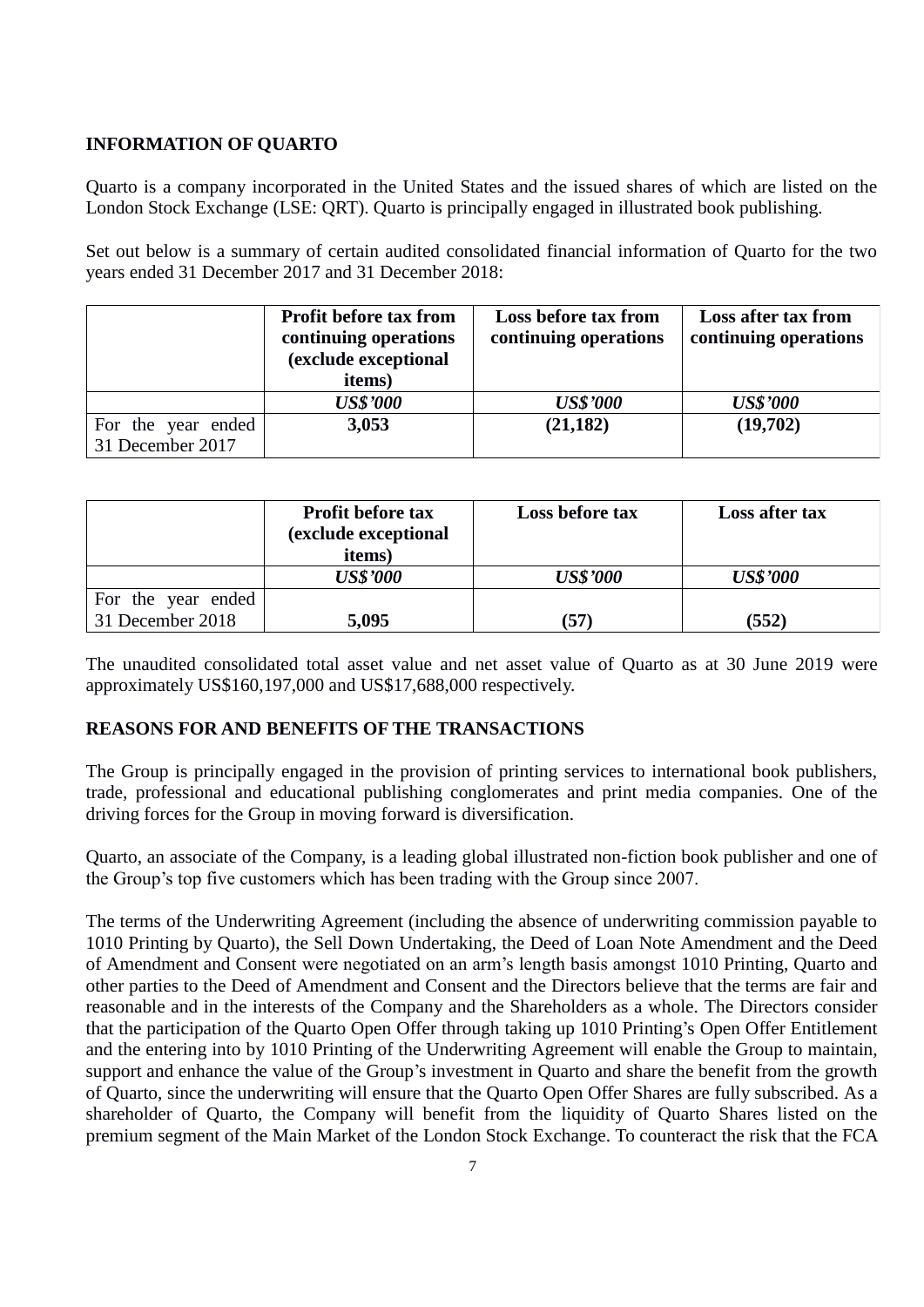may suspend or cancel the trading of the Quarto Shares after Admission, 1010 Printing entering into the Sell Down Undertaking is essential. The Directors further consider that the Deed of Loan Note Amendment and the Deed of Amendment and Consent are essential for Quarto to extend the maturity date of its banking facilities. The Company will benefit from the financial performance of Quarto as the Group accounts for its interest in Quarto as an associated company.

The Board is optimistic about the above transactions and is of the view that the completion of these transactions will complement the Group's existing printing business.

# **IMPLICATIONS UNDER THE LISTING RULES**

The transaction contemplated under the Underwriting Agreement will constitute a discloseable transaction for the Company under Chapter 14 of the HK Listing Rules and is accordingly subject to notification and announcement requirements under Chapter 14 of the HK Listing Rules.

**The Company wishes to emphasise that the Underwriting Agreement, Sell Down Undertaking; Deed of Loan Amendment and Deed of Amendment and Consent are subject to, among other things, the execution. Shareholders and potential investors of the Company should note that the transactions may or may not materialise. Shareholders and potential investors of the Company should exercise caution when dealing in the Shares and other securities of the Company. Further announcement will be made by the Company when the aforesaid agreements have been entered into by the parties.**

#### **DEFINITIONS**

In this announcement, unless the context requires otherwise, the following expressions have the meanings set out below:

| "£"                                   | British pound, the lawful currency of United Kingdom                                                                                                                                                                                                                                                                                                                 |
|---------------------------------------|----------------------------------------------------------------------------------------------------------------------------------------------------------------------------------------------------------------------------------------------------------------------------------------------------------------------------------------------------------------------|
| "1010 Printing"                       | 1010 Printing Limited, a company incorporated in Hong Kong and an indirect<br>wholly-owned subsidiary of the Company                                                                                                                                                                                                                                                 |
| "Admission"                           | admission of the Quarto New Shares on or around 3 February 2020: (1) to the<br>premium segment of the official list of the FCA becoming effective in accordance<br>with the UK Listing Rules; and (2) to trading on the London Stock Exchange's main<br>market for listed securities becoming effective in accordance with the Admission<br>and Disclosure Standards |
| "Board"                               | the board of Directors                                                                                                                                                                                                                                                                                                                                               |
| "Company"                             | Lion Rock Group Limited (獅子山集團有限公司*), an exempted company<br>incorporated in Bermuda with limited liability, the shares of which are listed on the<br>main board of The Stock Exchange of Hong Kong Limited (stock code: 1127)                                                                                                                                       |
| "Deed of<br>Amendment and<br>Consent" | the deed to be dated on or around 16 January 2020 and entered into amongst 1010<br>Printing and Mr. Lau (as subordinated creditors), Quarto, Natwest Markets plc (as<br>security agent) and The Royal Bank of Scotland plc (as agent)                                                                                                                                |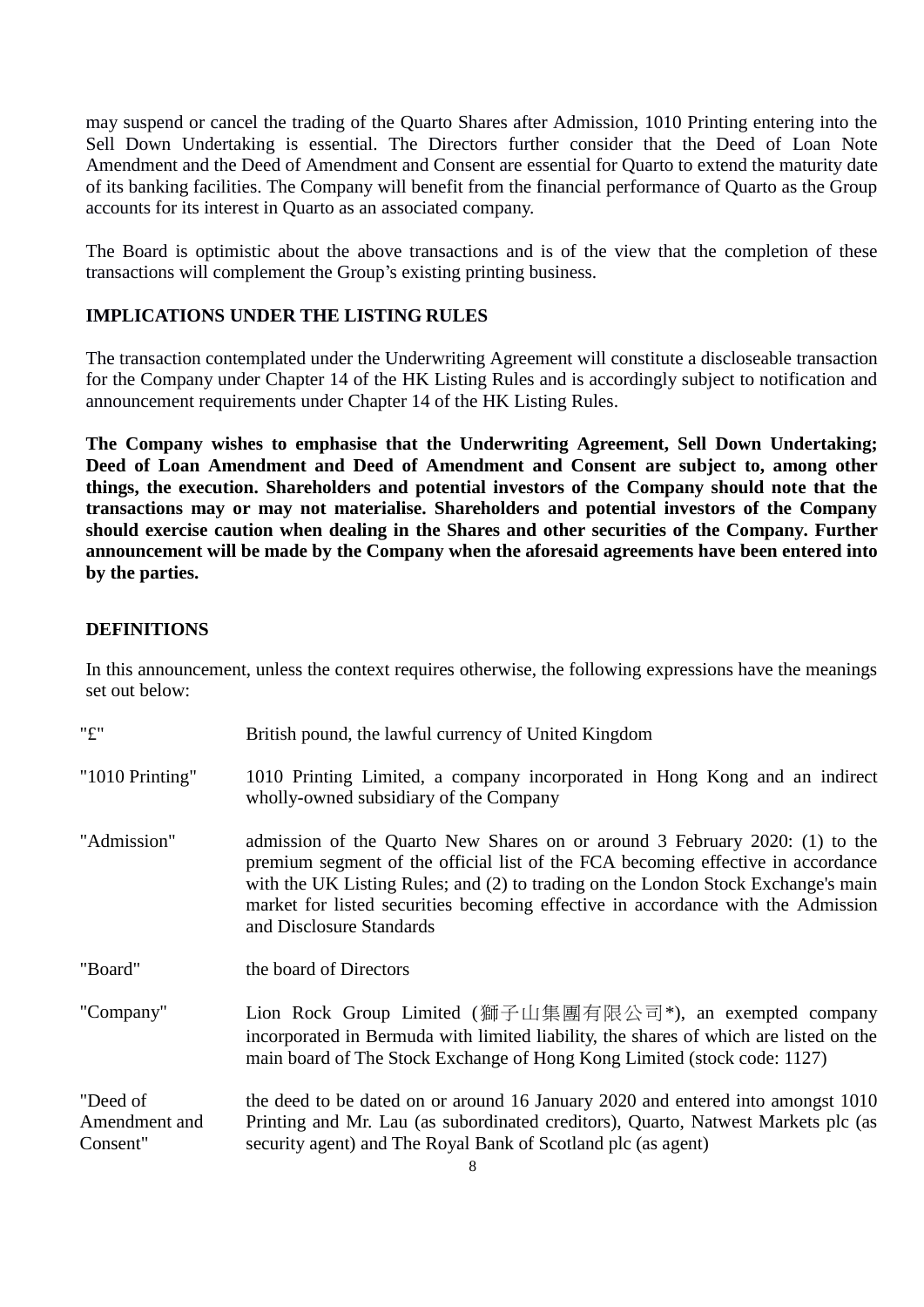| "Deed of Loan<br><b>Note</b><br>Amendment" | the deed to be dated on or around 16 January 2020 and entered into by 1010 Printing<br>and Quarto                                                                                                           |
|--------------------------------------------|-------------------------------------------------------------------------------------------------------------------------------------------------------------------------------------------------------------|
| "Director(s)"                              | the director(s) of the Company                                                                                                                                                                              |
| "Excess<br>Application<br>Facility"        | the arrangement under which qualifying Quarto Shareholders may apply for further<br>Quarto New Shares in excess of their Open Offer Entitlement                                                             |
| "Group"                                    | the Company and its subsidiaries                                                                                                                                                                            |
| "Giunti"                                   | MONTECRISTO 2019 S.r.l., a private limited company incorporated under the laws<br>of Italy with registered number IVA 06943970480, whose registered office is at Via<br>Bolognese, 16550139, Firenze, Italy |
| "Giunti Parties"                           | Sergio Giunti and Andrea Giunti Lombardo (shareholders of Quarto) along with<br>Giunti, an entity ultimately controlled by Sergio Giunti and Andrea Giunti<br>Lombardo                                      |
| "Giunti<br>Underwriting<br>Agreement"      | the agreement to be dated on or around 16 January 2020 and entered into by Giunti<br>Parties as underwriter and Quarto as issuer                                                                            |
| "HK\$"                                     | Hong Kong dollars, the lawful currency of Hong Kong                                                                                                                                                         |
| "HK Listing<br>Rules"                      | the Rules Governing the Listing of Securities on The Stock Exchange of Hong Kong<br>Limited                                                                                                                 |
| "Hong Kong"                                | the Hong Kong Special Administrative Region of the People's Republic of China                                                                                                                               |
| "Issue Price"                              | 68 pence per Quarto New Share                                                                                                                                                                               |
| "Loan Note"                                | US\$7 million 3.5% fixed rate subordinated and unsecured loan note 2018 issued by<br>Quarto and subscribed by 1010 Printing                                                                                 |
| "Mr. Lau"                                  | Mr. Lau Chuk Kin, an executive Director and substantial Shareholder and a<br>shareholder, executive director and chief executive officer of Quarto                                                          |
| "Open Offer<br>Entitlement"                | one (1) Quarto New Share for every one (1) existing Quarto Share                                                                                                                                            |
| "Quarto"                                   | The Quarto Group, Inc., an associate of the Company, incorporated in the United<br>States and the issued shares of which are listed on the London Stock Exchange<br>(LSE: QRT)                              |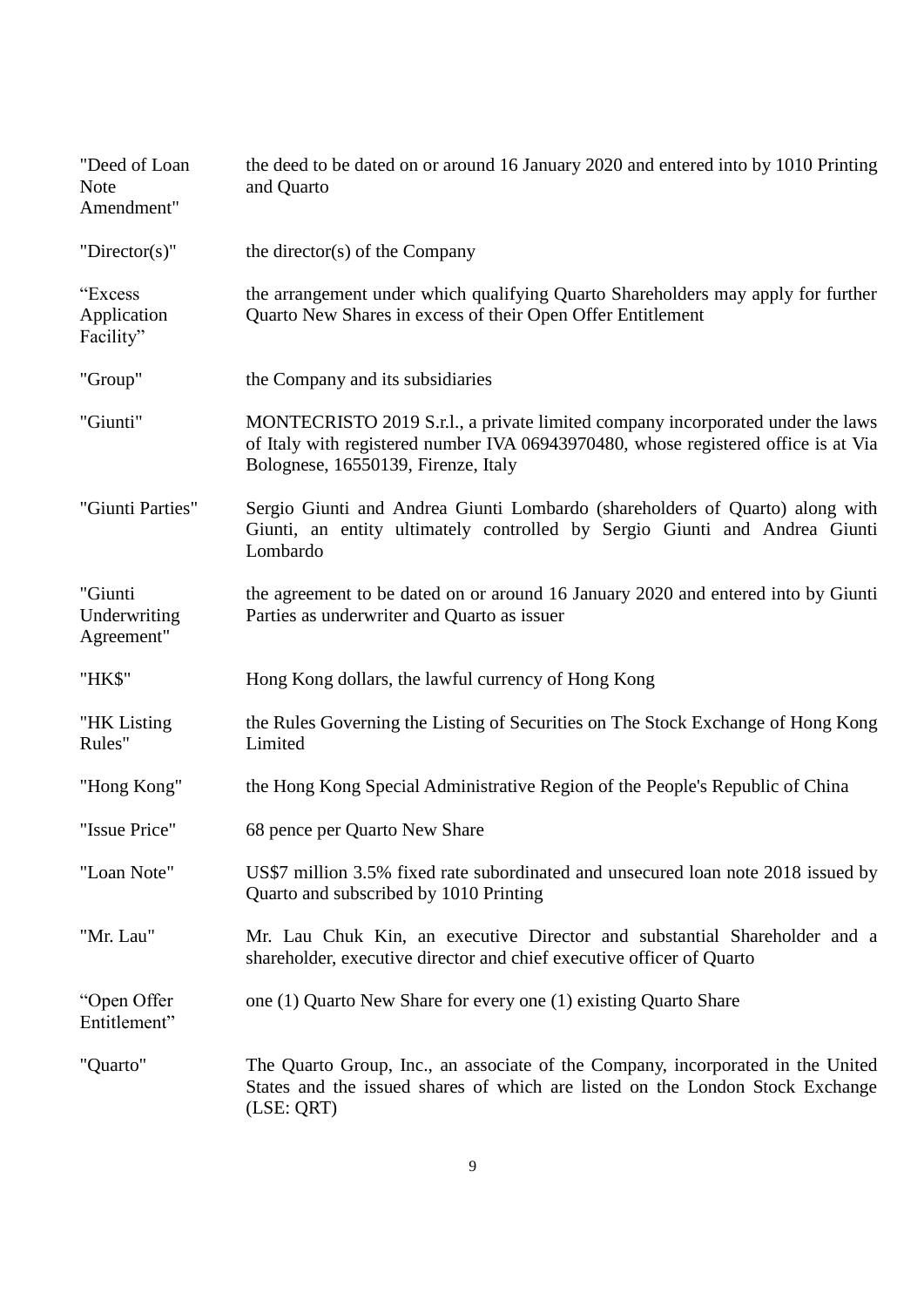| "Quarto Open<br>Offer"      | the proposed issue of 20,444,550 Quarto New Shares at 68 pence per Quarto New<br>Share by way of open offer to existing Quarto Shareholders.                                                                                             |
|-----------------------------|------------------------------------------------------------------------------------------------------------------------------------------------------------------------------------------------------------------------------------------|
| "Quarto New<br>$Share(s)$ " | share(s) of US\$0.1 each of Quarto to be issued under the Quarto Open Offer                                                                                                                                                              |
| "Quarto Share(s)"           | share(s) of $US$0.1$ each in the issued share capital of Quarto                                                                                                                                                                          |
| "Quarto<br>Shareholder(s)"  | holder of Quarto Share(s)                                                                                                                                                                                                                |
| "Quarto Special<br>Meeting" | the special meeting of the Quarto Shareholders to be held on or around 31 January<br>2020                                                                                                                                                |
| "Resolution"                | the resolution to be proposed at the Quarto Special Meeting set out in the notice of<br>special meeting to amend Quarto's certificate of incorporation to increase the<br>authorised common shares of Quarto to 55,000,000 common shares |
| "Sell Down<br>Period"       | the period of six months immediately following the date of Admission                                                                                                                                                                     |
| "Sell Down<br>Undertaking"  | the irrevocable undertaking to be dated on or around 16 January 2020 and provided<br>by 1010 Printing and the Company to sell down Quarto Shares                                                                                         |
| "Senior Debt"               | the liabilities owed by the Quarto to the secured parties under or in connection with<br>Quarto banking facilities                                                                                                                       |
| "Shareholder(s)"            | shareholder(s) of the Company                                                                                                                                                                                                            |
| "Stock Exchange"            | The Stock Exchange of Hong Kong Limited                                                                                                                                                                                                  |
| "Subordination<br>Deed"     | the deed dated 31 October 2018 entered into amongst 1010 Printing and Mr. Lau (as<br>subordinated creditors), Quarto, Natwest Markets plc (as security agent) and The<br>Royal Bank of Scotland plc (as agent)                           |
| "UK Listing<br>Rules"       | the listing rules made by the FCA pursuant to Part VI of the UK Financial Services<br>and Markets Act 2000, as amended                                                                                                                   |
| "US\$"                      | United States dollars, the lawful currency of the United States                                                                                                                                                                          |
| "Underwriting<br>Agreement" | the agreement to be dated on or around 16 January 2020 and entered into by 1010<br>Printing as underwriter and Quarto as issuer                                                                                                          |
| "Underwriting<br>Shares"    | the Quarto New Shares underwritten by 1010 Printing pursuant to the Underwriting<br>Agreement                                                                                                                                            |
| "%"                         | per cent.                                                                                                                                                                                                                                |